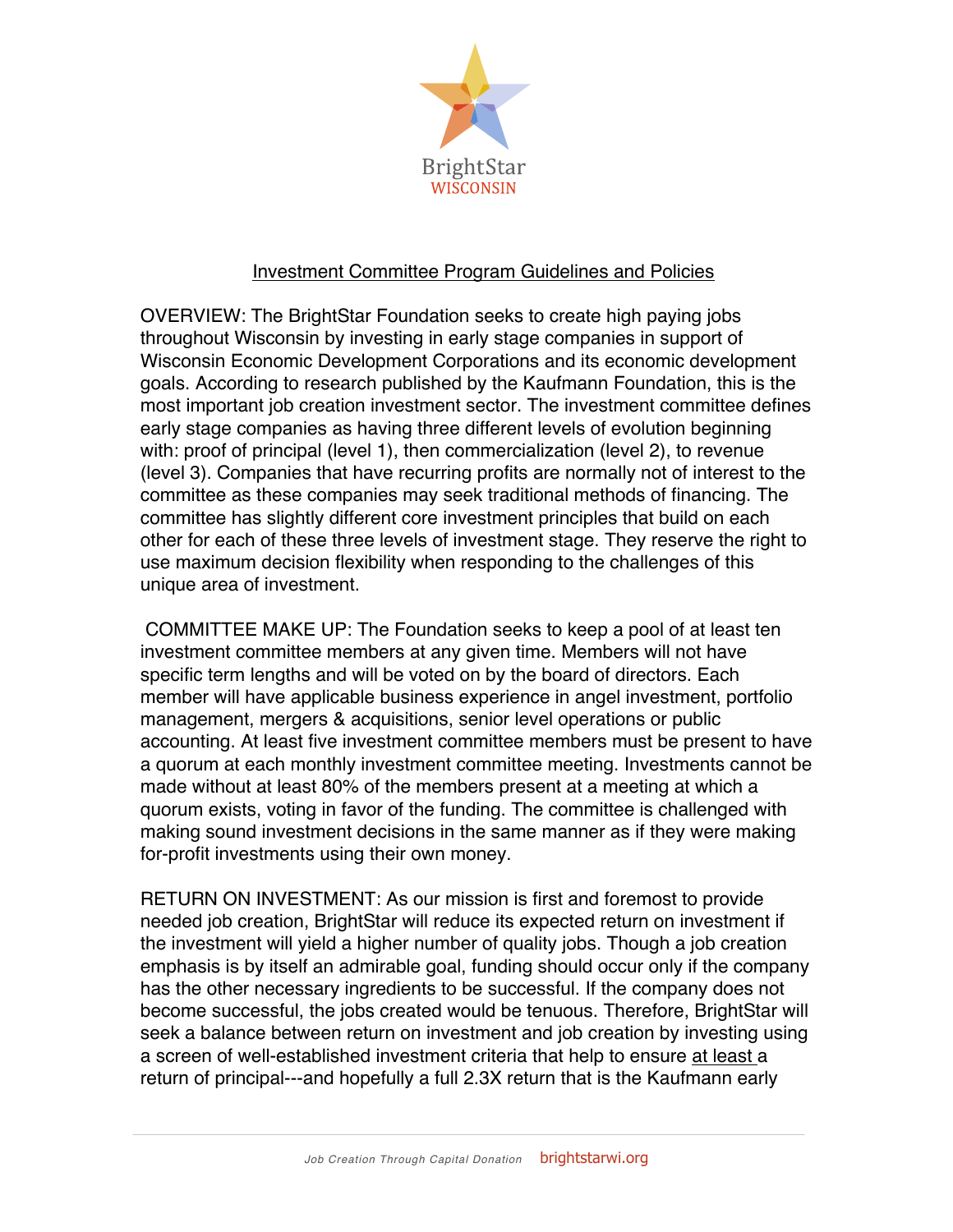

-2-

stage average. Then there is no net cost per job and the foundation is sustainable.

INVESTMENT CRITERIA: BrightStar will invest only in early stage, innovation based Wisconsin companies. The committee will have the discretion to infrequently invest in companies that are headquartered outside of the State, but have the potential for a sizable presence in State. Special consideration may be given to those in the minority and economically distressed communities.

Slightly different criteria will apply to each of three levels of applicant business maturity. BrightStar will almost always take an equity position in approved companies and those equity stakes will normally be based on the same terms and conditions as other investors. Occasionally, the foundation may need to hold convertible debt while waiting for the equity conversion. There may be occasions where BrightStar considers outright grants. Our cumulative maximum target investment in a company will be up to \$250,000 if level one, \$500,000 if level two and \$750,000 if level three. This can vary depending on circumstance and the Foundation's level of liquidity.

The criteria for any stage company will first be to pass a screen for job creation potential---how many and how high is the quality? Once that screen has been passed, then a "proof of principle" stage company will be tallied on an internal score sheet comprised of 1) Uniqueness and potential of the science or technology 2) Anticipated market size.

At both the next stages, "commercialization and "revenue", the additional criteria include 3) Intellectual property/barriers to entry 4) Management strength 5) Knowledge of marketplace and 6) Financial assumptions. The "revenue" stage company will also include criteria that factors in whether the company is eligible for traditional bank financing.

Individual investment committee members will make their own scoring decisions after hearing a presentation from the Foundation's portfolio manager about how he has assessed each of these criteria for his own internal purposes. No score